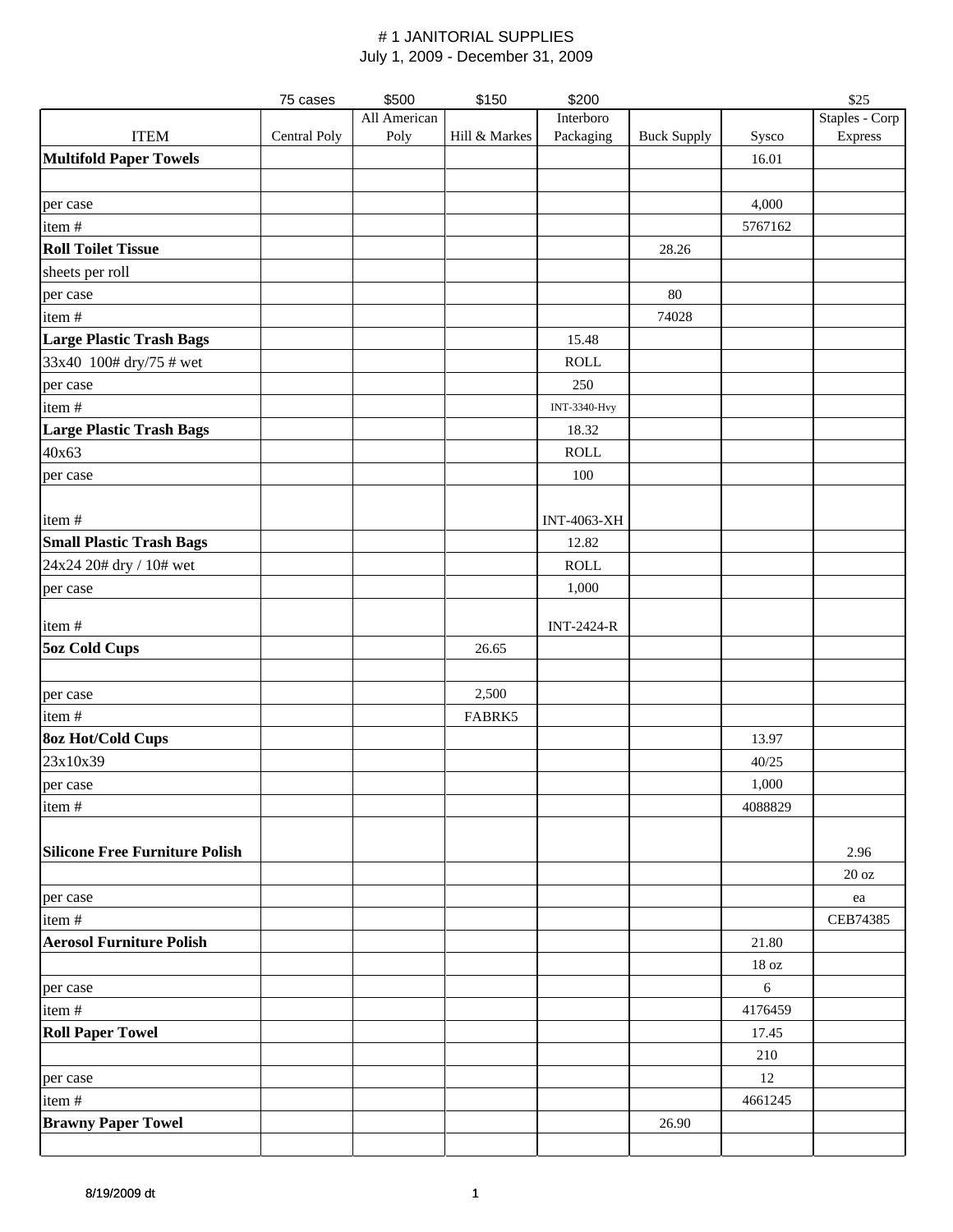| per case                           |                                                   | $20\,$         |            |  |
|------------------------------------|---------------------------------------------------|----------------|------------|--|
| item #                             |                                                   | GP-27385       |            |  |
| <b>Spray Disinfectant</b>          | 28.70                                             |                |            |  |
|                                    | 15oz Claire                                       |                |            |  |
| per case                           | 12                                                |                |            |  |
| item #                             | CLRCS238                                          |                |            |  |
| <b>Liquid All Purpose Bathroom</b> |                                                   |                |            |  |
| <b>Cleaner</b>                     | 16.55                                             |                |            |  |
|                                    |                                                   |                |            |  |
| per case                           | 4 gal                                             |                |            |  |
| item #                             | SMZF1235004                                       |                |            |  |
| <b>Multipurpose Germicidal</b>     |                                                   |                |            |  |
| <b>Cleaner</b>                     | 16.00                                             |                |            |  |
|                                    |                                                   |                |            |  |
| per case                           | 4 gal                                             |                |            |  |
| item#                              | SMZM2325004                                       |                |            |  |
| <b>Bleach</b>                      |                                                   |                | 8.00       |  |
|                                    |                                                   |                | Austin     |  |
|                                    |                                                   |                | $\sqrt{6}$ |  |
| per case                           |                                                   |                | 5947767    |  |
| item#<br>Oxiclean                  |                                                   |                |            |  |
|                                    |                                                   | 53.97          |            |  |
| $25$ lb                            |                                                   | $\overline{4}$ |            |  |
| per case                           |                                                   | 8.5#           |            |  |
| item#                              |                                                   | LG-CDC51758    |            |  |
| <b>Brooms</b>                      | 4.98                                              |                |            |  |
|                                    |                                                   |                |            |  |
| per case                           |                                                   |                |            |  |
| item#                              | <b>ODLB50001</b>                                  |                |            |  |
| <b>Liquid Bowl Cleaner</b>         | 14.75                                             |                |            |  |
|                                    | 32oz                                              |                |            |  |
| per case                           | 12                                                |                |            |  |
| item #                             | SMZ02012                                          |                |            |  |
| <b>Air Deodorizer</b>              | 19.95                                             |                |            |  |
|                                    | $\hspace{0.1em}\rule{0.7pt}{0.8em}\hspace{0.1em}$ |                |            |  |
| per case                           | $12\,$                                            |                |            |  |
| item #                             | SMZL2107012                                       |                |            |  |
| <b>80z Mop Head</b>                |                                                   | 13.87          |            |  |
|                                    |                                                   |                |            |  |
| per case                           |                                                   | 12             |            |  |
| item #                             |                                                   | GS-AEW7512     |            |  |
| 16oz Mop Head                      |                                                   | 18.93          |            |  |
|                                    |                                                   |                |            |  |
| per case                           |                                                   | 12             |            |  |
| item #                             |                                                   | $GS-AEW516$    |            |  |
| Murphy's Oil                       |                                                   | 41.82          |            |  |
|                                    |                                                   |                |            |  |
| per case                           |                                                   | $\overline{4}$ |            |  |
| item#                              |                                                   | MUR01155       |            |  |
|                                    |                                                   |                |            |  |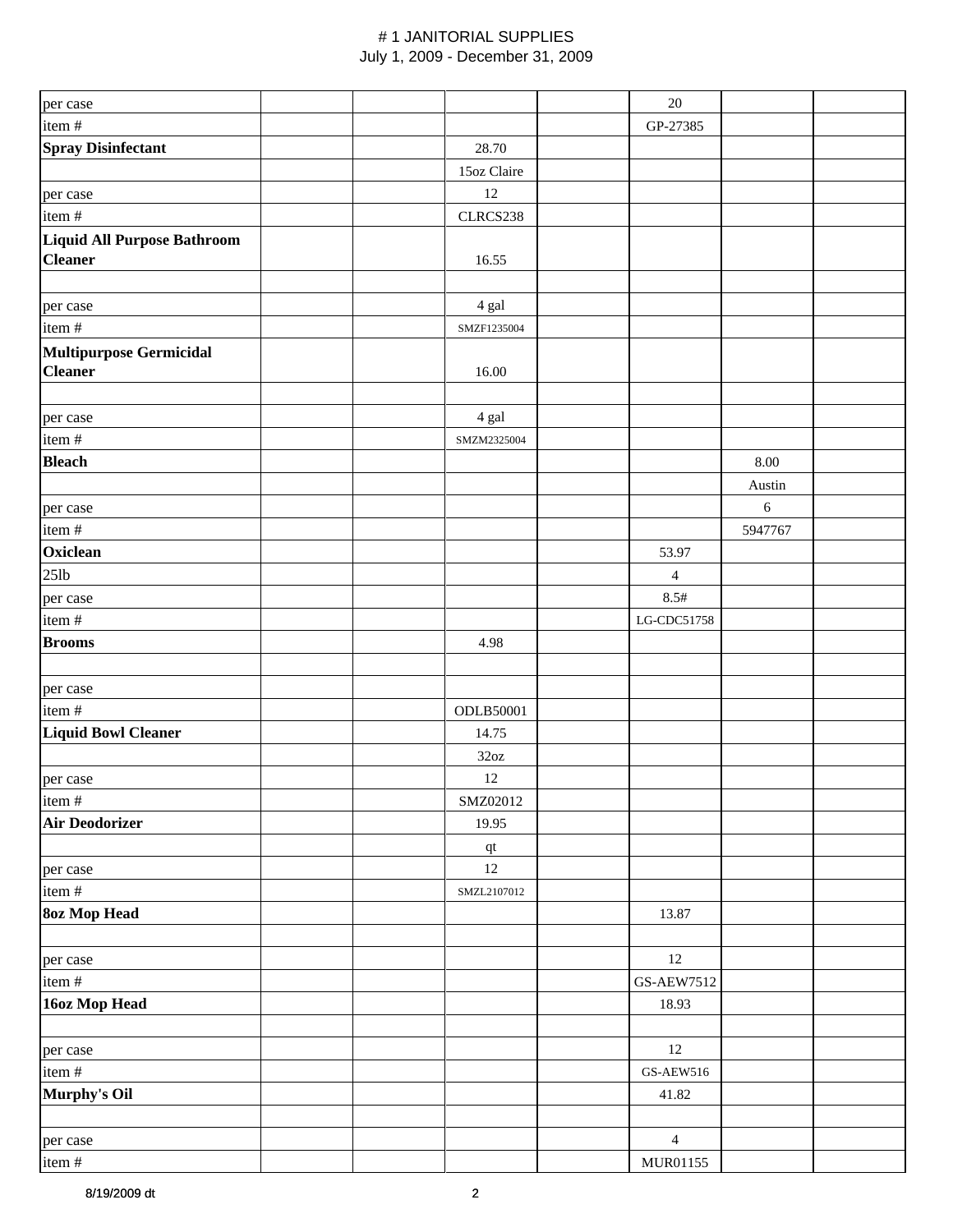| Bully creme cleanser -qt         | 22.50             |                          |  |
|----------------------------------|-------------------|--------------------------|--|
|                                  | $\bf qt$          |                          |  |
| per case                         | $12\,$            |                          |  |
| item#                            | SMZG1325012       |                          |  |
| <b>Digest</b>                    | 24.75             |                          |  |
|                                  |                   |                          |  |
| per case                         | 4 gal             |                          |  |
| item#                            | SMZD0860004       |                          |  |
| <b>Ammonia</b>                   | 10.75             |                          |  |
|                                  | Crown             |                          |  |
| per case                         | 6 gal             |                          |  |
|                                  |                   |                          |  |
| item#                            | <b>CRWAMMONIA</b> |                          |  |
| <b>Powder Cleaner</b>            |                   | 29.72                    |  |
|                                  |                   | 21oz Comet               |  |
| per case                         |                   | 24                       |  |
| item#                            |                   | LG-PGC02255              |  |
| 32oz Spray Bottles               |                   | .47                      |  |
|                                  |                   |                          |  |
| per case<br>item #               |                   | $_{\rm LG\text{-}UNS32}$ |  |
| <b>Trigger Sprayers</b>          | .40               |                          |  |
|                                  |                   |                          |  |
| per case                         |                   |                          |  |
| item #                           | CON9029           |                          |  |
| Nylon Stripper Pads 17"          | 17.75             |                          |  |
|                                  |                   |                          |  |
| per case                         | 5                 |                          |  |
| item#                            | MMM08379          |                          |  |
|                                  |                   |                          |  |
| 19" Black Scrubbing Pad          | 21.10             |                          |  |
|                                  |                   |                          |  |
| per case                         | $\mathfrak{S}$    |                          |  |
| item#                            | MMM08381          |                          |  |
| 19" Blue Cleaner Pad             | 20.50             |                          |  |
|                                  |                   |                          |  |
| per case                         | $\mathfrak{S}$    |                          |  |
| item#                            | MMM08412X         |                          |  |
| 19" White Polishing Pad          | 20.50             |                          |  |
|                                  |                   |                          |  |
| per case                         | 5                 |                          |  |
| item #                           | MMM08483          |                          |  |
| <b>Oil Based Stainless Steel</b> |                   |                          |  |
| <b>Cleaner</b>                   |                   | 29.47                    |  |
|                                  |                   |                          |  |
| per case                         |                   | 12                       |  |
| item#                            |                   | $MP-ASC-15$              |  |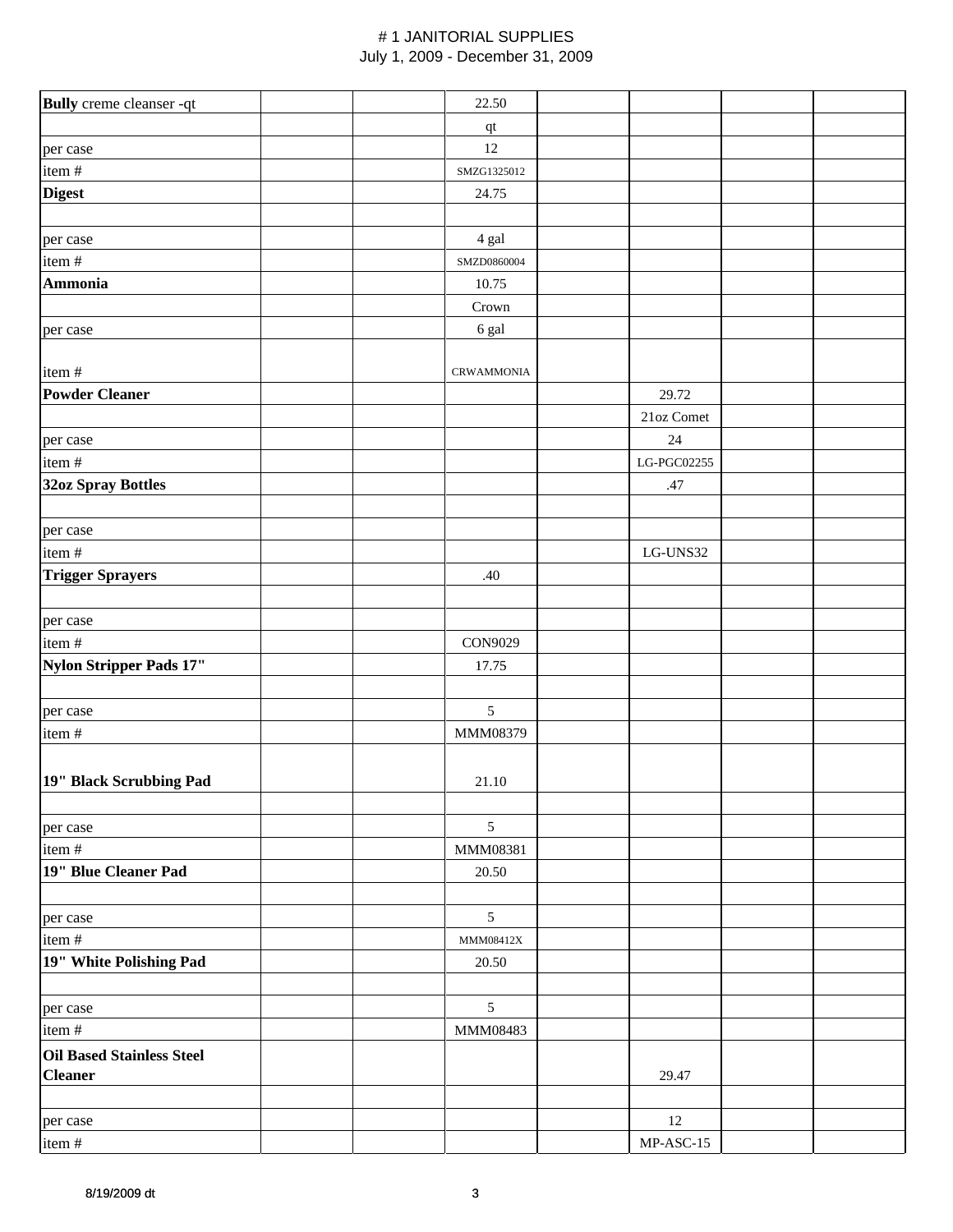| <b>Stainless Steel Cleaner</b>                        | 23.00       |                                                   |         |  |
|-------------------------------------------------------|-------------|---------------------------------------------------|---------|--|
|                                                       | 20oz Claire |                                                   |         |  |
| per case                                              | $12\,$      |                                                   |         |  |
| item#                                                 | CLRCS234    |                                                   |         |  |
| <b>Small Vinyl Gloves</b>                             |             |                                                   | 26.18   |  |
|                                                       |             |                                                   |         |  |
| per case                                              |             |                                                   | 10/100  |  |
| item#                                                 |             |                                                   | 4237327 |  |
| <b>Medium Vinyl Gloves</b>                            |             |                                                   | 23.71   |  |
|                                                       |             |                                                   |         |  |
| per case                                              |             |                                                   | 10/100  |  |
| item#                                                 |             |                                                   | 4237426 |  |
| <b>Large Vinyl Gloves</b>                             |             |                                                   | 23.71   |  |
| per case                                              |             |                                                   | 10/100  |  |
|                                                       |             |                                                   |         |  |
| item#                                                 |             |                                                   | 4237442 |  |
| <b>Extra Large Vinyl Gloves</b>                       |             |                                                   | 23.56   |  |
|                                                       |             |                                                   |         |  |
| per case                                              |             |                                                   | 10/100  |  |
| item#                                                 |             |                                                   | 4237475 |  |
| <b>Small Powder-Free Latex Exam</b><br><b>Gloves</b>  |             | 45.00                                             |         |  |
| per case                                              |             | 1,000                                             |         |  |
| item#                                                 |             | Aurlia-SM-<br>LPFG                                |         |  |
| <b>Medium Powder-Free Latex</b><br><b>Exam Gloves</b> |             | 45.00                                             |         |  |
|                                                       |             |                                                   |         |  |
| per case                                              |             | 1,000                                             |         |  |
| item#                                                 |             | Kimberly Clark-M-<br>$\ensuremath{\mathrm{LPFG}}$ |         |  |
| Large Powder-Free Latex Exam<br><b>Gloves</b>         |             | 45.00                                             |         |  |
|                                                       |             |                                                   |         |  |
| per case                                              |             | 1,000                                             |         |  |
| item#                                                 |             | Med.Pak-Lrg-<br>$\ensuremath{\mathrm{LPFG}}$      |         |  |
|                                                       |             |                                                   |         |  |
| X-Large Powder-Free Latex<br><b>Exam Gloves</b>       |             | 45.00                                             |         |  |
|                                                       |             |                                                   |         |  |
| per case                                              |             | 1,000                                             |         |  |
| item#                                                 |             | Aurelia-XL-<br>$\ensuremath{\mathrm{LPFG}}$       |         |  |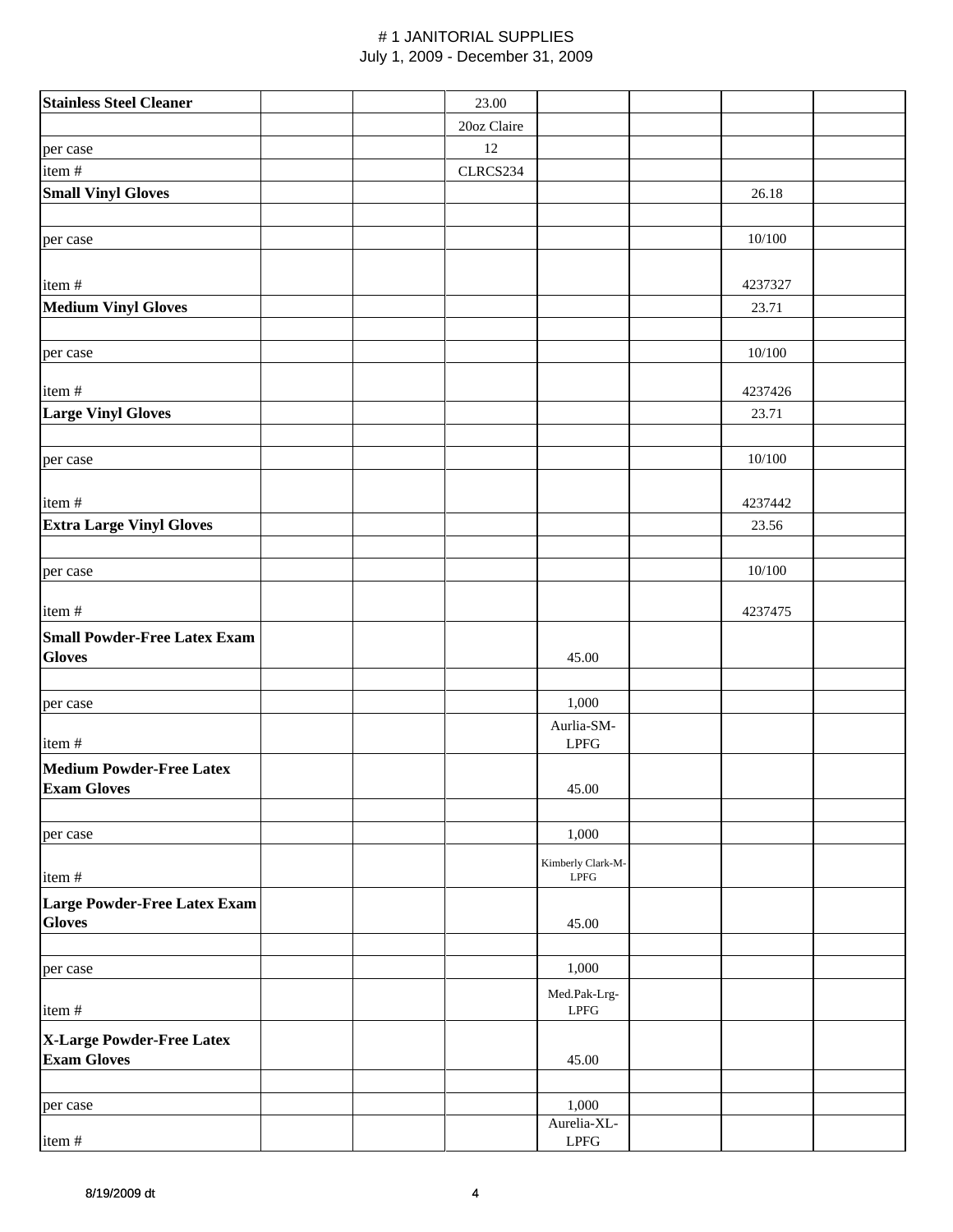| <b>Small Powder-Free Nitrile</b>  |  |              |                                 |               |          |
|-----------------------------------|--|--------------|---------------------------------|---------------|----------|
| <b>Exam Gloves</b>                |  |              | 55.00                           |               |          |
|                                   |  |              |                                 |               |          |
| per case                          |  |              | 1,000                           |               |          |
| item#                             |  |              | Micro Touch-Sm-<br>${\rm NPEG}$ |               |          |
| <b>Medium Powder-Free Nitrile</b> |  |              |                                 |               |          |
| <b>Exam Gloves</b>                |  |              | 55.00                           |               |          |
|                                   |  |              |                                 |               |          |
|                                   |  |              |                                 |               |          |
| per case                          |  |              | 1,000                           |               |          |
| item#                             |  |              | Micro Touch-<br>Med-NPFG        |               |          |
| Large Powder-Free Nitrile         |  |              |                                 |               |          |
| <b>Exam Gloves</b>                |  |              | 55.00                           |               |          |
|                                   |  |              |                                 |               |          |
| per case                          |  |              | 1,000                           |               |          |
|                                   |  |              | Aurelia-Lrg-                    |               |          |
| item#                             |  |              | <b>NPFG</b>                     |               |          |
| X-Large Powder-Free Nitrile       |  |              |                                 |               |          |
| <b>Exam Gloves</b>                |  |              | 55.00                           |               |          |
|                                   |  |              |                                 |               |          |
|                                   |  |              | 1,000                           |               |          |
| per case                          |  |              |                                 |               |          |
|                                   |  |              | Aurelia-XL-                     |               |          |
| item#                             |  |              | <b>NPFG</b>                     |               |          |
| <b>Mop Handles</b>                |  |              |                                 | 6.92          |          |
|                                   |  |              |                                 |               |          |
| per case                          |  |              |                                 | $\mathbf{1}$  |          |
|                                   |  |              |                                 |               |          |
| item#                             |  |              |                                 | GS-HWM1516-FP |          |
| <b>Floor Wax</b>                  |  | 42.50        |                                 |               |          |
|                                   |  |              |                                 |               |          |
| per case                          |  | 5 gal        |                                 |               |          |
|                                   |  |              |                                 |               |          |
| item#                             |  | SMZCS0653005 |                                 |               |          |
| <b>Floor Stripper</b>             |  | 26.25        |                                 |               |          |
|                                   |  |              |                                 |               |          |
| per case                          |  | 5 gal        |                                 |               |          |
| item#                             |  | SMZR3025005  |                                 |               |          |
|                                   |  |              |                                 |               |          |
| <b>Floor Finish</b>               |  | 42.50        |                                 |               |          |
|                                   |  |              |                                 |               |          |
| per case                          |  | 5 gal        |                                 |               |          |
|                                   |  |              |                                 |               |          |
| item#                             |  | SMZCS0750005 |                                 |               |          |
| Almond Pearl Liquid Soap          |  |              |                                 |               | 4.17     |
|                                   |  |              |                                 |               |          |
| per case                          |  |              |                                 |               | gal      |
|                                   |  |              |                                 |               |          |
| item#                             |  |              |                                 |               | CEB74403 |
|                                   |  |              |                                 |               |          |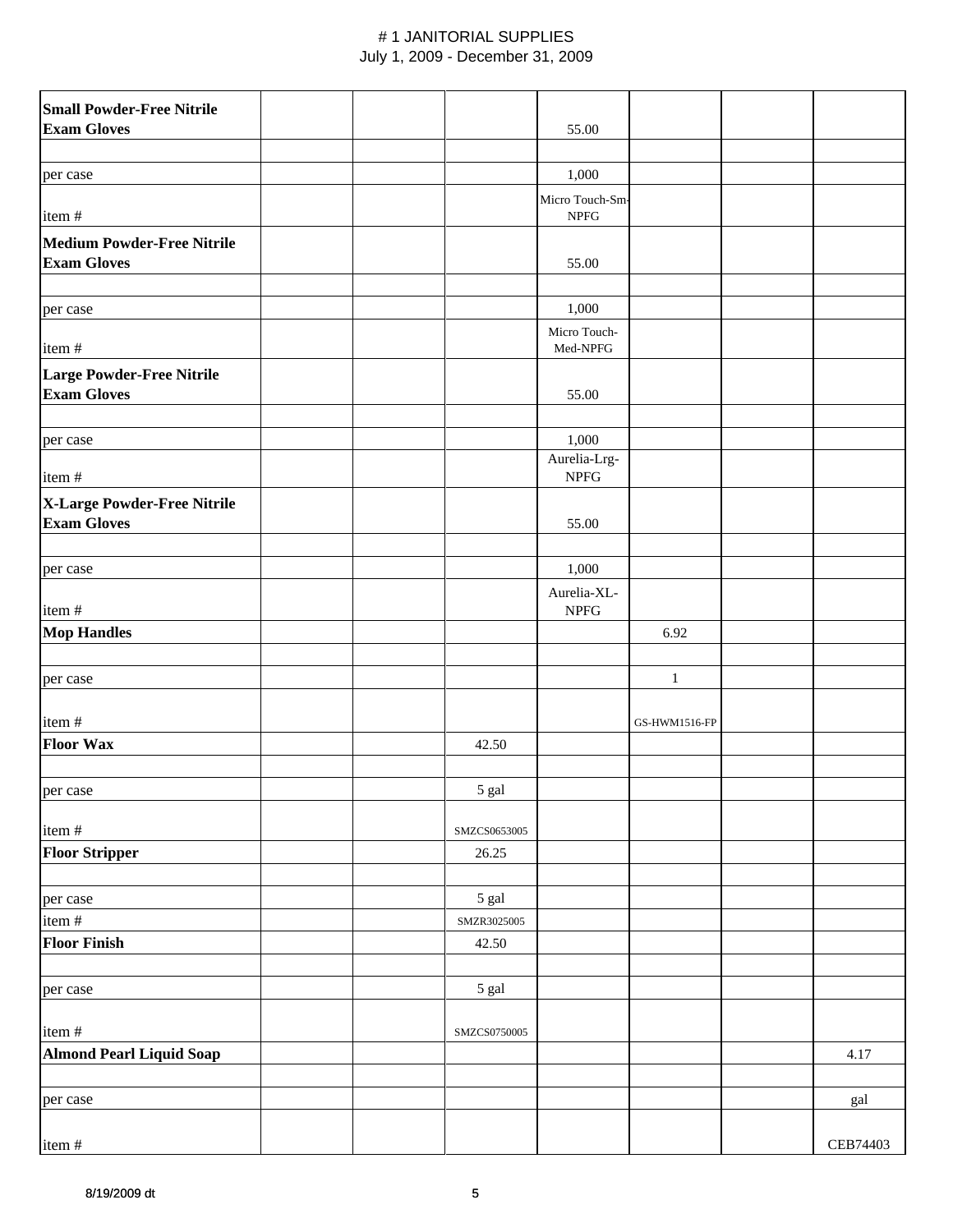| <b>Laundry Detergent</b>                         |  | 21.85                       |  |  |
|--------------------------------------------------|--|-----------------------------|--|--|
|                                                  |  | Simoniz                     |  |  |
| per case                                         |  | 50#                         |  |  |
|                                                  |  |                             |  |  |
| item#                                            |  | SMZC0597050                 |  |  |
| <b>Dish Detergent</b>                            |  | 17.45                       |  |  |
|                                                  |  |                             |  |  |
| per case                                         |  | 4 gal                       |  |  |
| item#                                            |  | SMZP2705004                 |  |  |
| <b>Cleaner/Degreaser</b>                         |  | 15.75                       |  |  |
| Simonize AP7                                     |  |                             |  |  |
| per case                                         |  | 4 gal                       |  |  |
|                                                  |  |                             |  |  |
| item#                                            |  | SMZP2666004                 |  |  |
| <b>GOJO Liquid Hand Soap</b>                     |  | 47.25                       |  |  |
| 2L-2217                                          |  | 2000ml                      |  |  |
| per case                                         |  | $\overline{4}$              |  |  |
| item #                                           |  | GJ221704                    |  |  |
| <b>Liquid Hand Soap</b>                          |  | 17.00                       |  |  |
|                                                  |  | $\overline{4}$              |  |  |
| per case                                         |  | $\ensuremath{\mathsf{gal}}$ |  |  |
| item#                                            |  | SMZCS025004                 |  |  |
| <b>Hand Sanitizers</b>                           |  | 50.55                       |  |  |
|                                                  |  | 800ml                       |  |  |
| per case                                         |  | $6\,$                       |  |  |
| item #                                           |  | GJ965606                    |  |  |
| <b>Single Use Laundry Det</b>                    |  |                             |  |  |
|                                                  |  |                             |  |  |
| per case                                         |  |                             |  |  |
| item#                                            |  |                             |  |  |
| <b>Prolux Vacuum Bags</b>                        |  |                             |  |  |
|                                                  |  |                             |  |  |
| per case                                         |  |                             |  |  |
| item#                                            |  |                             |  |  |
| <b>Mighty Mite Type MM Vacuum</b><br><b>Bags</b> |  |                             |  |  |
| per case                                         |  |                             |  |  |
| item #                                           |  |                             |  |  |
| Sanitaire Vacuum Bags - UP 1 -<br>9100, C4900    |  |                             |  |  |
| per case                                         |  |                             |  |  |
| item#                                            |  |                             |  |  |
| Sanitaire Vacuum Bags - SD -                     |  |                             |  |  |
| P1/6600                                          |  |                             |  |  |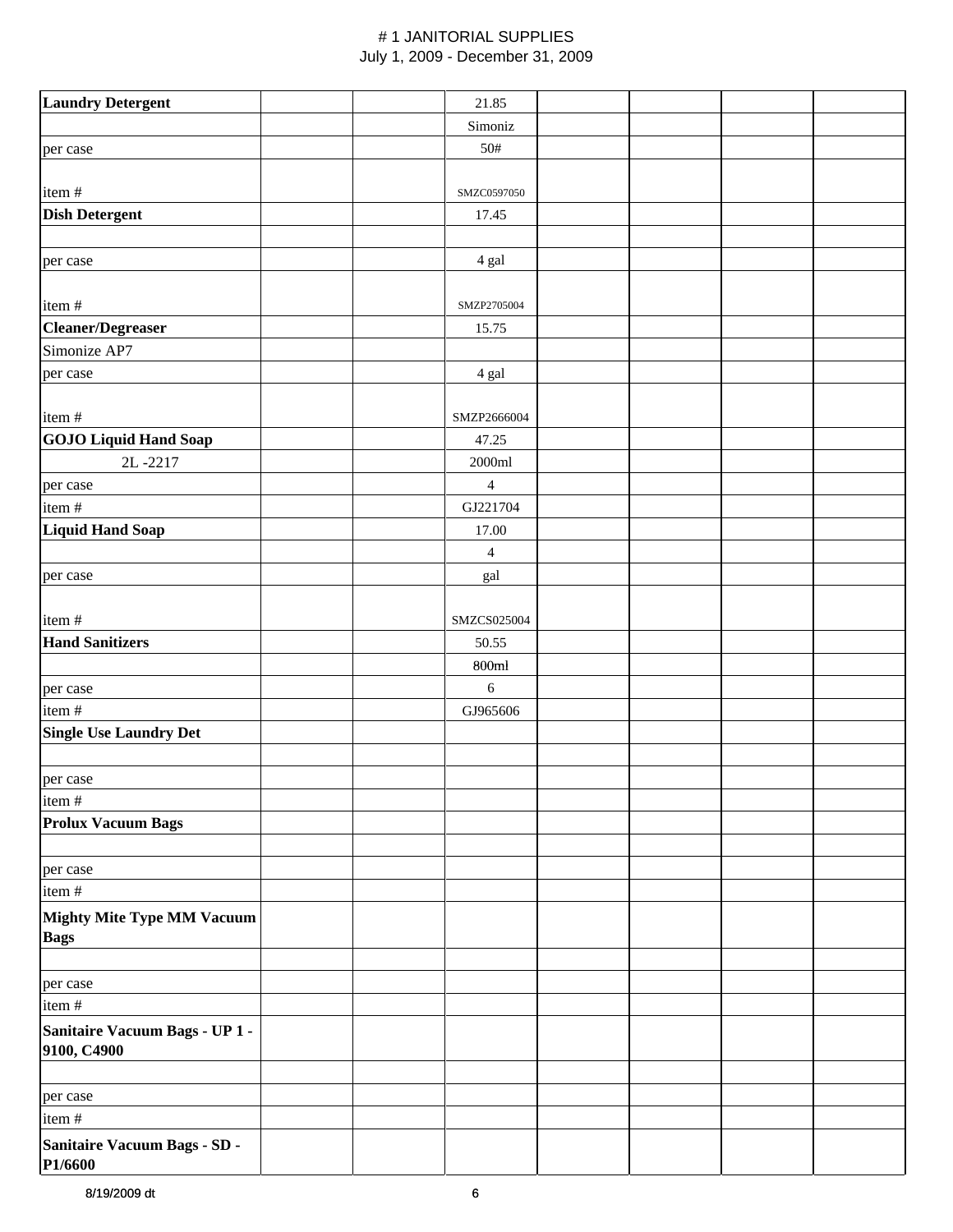| per case                            |               |               |
|-------------------------------------|---------------|---------------|
| item#                               |               |               |
| Vacuum Cleaner Scent Tabs -         |               |               |
| Style 515                           |               |               |
|                                     |               |               |
| per case                            |               |               |
| item#                               |               |               |
| <b>Ecolab TriStar Flexylight</b>    | 111.96        | 111.96        |
| #16326                              |               | Spec Order    |
| per case                            | 5 gal         | 5 gal         |
| item#                               | ECO16326      | 8237554       |
| <b>Ecolab Neutral Floor Cleaner</b> | 43.35         | 43.35         |
| #21013                              | 2 liter       | Spec Order    |
| per case                            | 2             | $2 - 2$ liter |
| item#                               | ECO21013      | 9951534       |
|                                     |               |               |
| <b>Ecolab Heavy Duty Bathroom</b>   |               |               |
| <b>Cleaner Disinfectant</b>         | 65.50         | 65.50         |
| #10158                              | 2 liter       | Spec Order    |
| per case                            | $\mathbf{2}$  | $2 - 2$ liter |
| item#                               | ECO10158      | 3786522       |
| <b>Ecolab Orange Force</b>          | 65.24         | 65.24         |
| #21038                              | 2 liter       | Spec Order    |
| per case                            | $\mathbf{2}$  | $2 - 2$ liter |
| item#                               | ECO21038      | 2194876       |
| <b>Cleaning Rags</b>                | 29.35         |               |
|                                     |               |               |
| per case                            | 25#           |               |
| item#                               | HSP34025      |               |
| <b>Glass Cleaner</b>                |               | 13.21         |
|                                     |               |               |
| per case                            |               | 4 gal         |
| item#                               |               | 4406237       |
| <b>Antibacterial Foam Soap</b>      |               |               |
| w/Dispenser                         | 37.20         |               |
|                                     | 1250ml        |               |
| per case                            | 3             |               |
| item#                               | GJE516Z       |               |
| Oasis Pro 64 - Toilet Cleaner       | 73.03         | 73.03         |
| #ECO21029                           | 2-3 weeks     | Spec Order    |
| per case                            | $2 - 2$ liter | $2 - 2$ liter |
| item#                               | ECO21029      | 9948662       |
| Oasis 63 - disinfectant             | 65.72         | 65.72         |
| #ECO14206                           | 2-3 weeks     | Spec Order    |
| per case                            | $2 - 2$ liter | $2 - 2$ liter |
| item#                               | ECO14206      | 9951096       |
| Oasis 41 - glass cleaner            | 43.40         | 43.40         |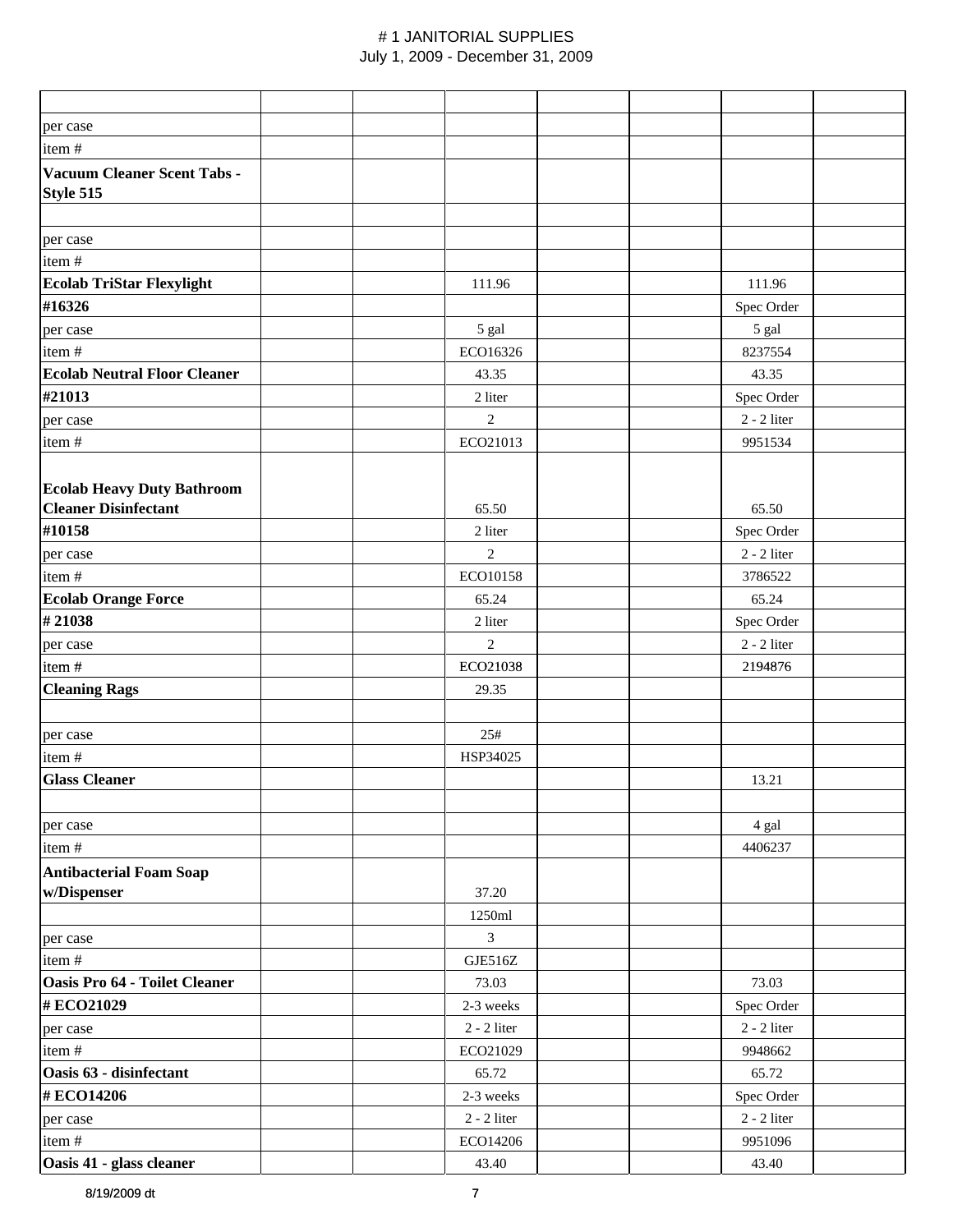| #ECO24156                                                          |          |       |               |       | Spec Order    |      |
|--------------------------------------------------------------------|----------|-------|---------------|-------|---------------|------|
| per case                                                           |          |       | $2 - 2$ liter |       | $2 - 2$ liter |      |
| item#                                                              |          |       | ECO24156      |       | 7007131       |      |
| Oasis 11                                                           |          |       | 65.24         |       | 65.24         |      |
| #ECO021011                                                         |          |       | 2-3 weeks     |       | Spec Order    |      |
| per case                                                           |          |       | $2 - 2$ liter |       | $2 - 2$ liter |      |
| item#                                                              |          |       | ECO21011      |       | 9951344       |      |
|                                                                    |          |       |               |       |               |      |
|                                                                    |          |       |               |       |               |      |
|                                                                    |          |       |               |       |               |      |
|                                                                    |          |       |               |       |               |      |
| <b>MINIMUM ORDER</b><br>TO<br><b>SHIPPING FEES</b><br><b>AVOID</b> | 75 cases | \$500 | \$150         | \$200 |               | \$25 |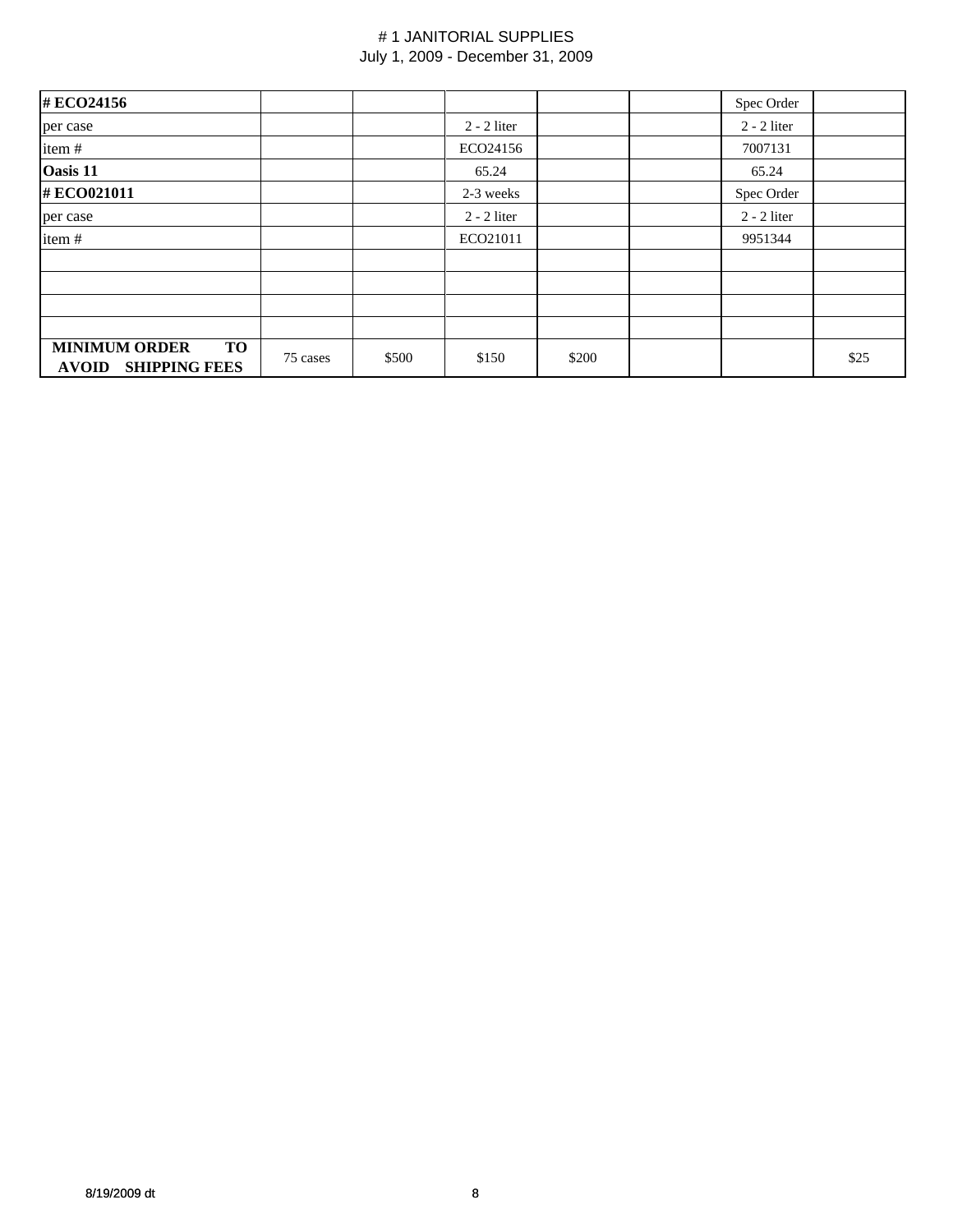|                               | \$200     |         | 75 cases     |             | \$150         | \$500    |
|-------------------------------|-----------|---------|--------------|-------------|---------------|----------|
|                               |           |         |              |             |               | All      |
|                               |           |         | Central Poly | <b>Buck</b> | Hill &        | American |
| <b>ITEM</b>                   | Interboro | Sysco   | Corp         | Supply      | Markes        | Poly     |
| <b>Aluminum Foil</b>          |           | 15.30   |              |             | 17.50         |          |
|                               |           |         |              |             |               |          |
|                               |           |         |              |             |               |          |
| per case<br>item#             |           | 6938328 |              |             |               |          |
|                               |           |         |              |             | <b>WES294</b> |          |
| <b>Apron Plastic</b>          |           |         |              |             | 31.40         |          |
|                               |           |         |              |             |               |          |
| per case                      |           |         |              |             | 10/100        |          |
| item $#$                      |           |         |              |             | ISL250011     |          |
| <b>Bags: 10# Elephant</b>     |           |         |              |             | 32.40         |          |
|                               |           |         |              |             |               |          |
| per case                      |           |         |              |             | 1,000         |          |
| item#                         |           |         |              |             | DU080042      |          |
| <b>Bags: 10# Brown</b>        |           |         |              |             | 44.35         |          |
|                               |           |         |              |             |               |          |
| per case                      |           |         |              |             | 4/500         |          |
| item $\frac{1}{4}$            |           |         |              |             | DUO80958      |          |
| <b>Bags: 6# White - waxed</b> |           |         |              |             | 40.10         |          |
|                               |           |         |              |             |               |          |
| per case                      |           |         |              |             | 1,000         |          |
| item $\frac{1}{4}$            |           |         |              |             | PPC300296     |          |
| <b>Bags: 6# White</b>         |           |         |              | 34.50       |               |          |
|                               |           |         |              |             |               |          |
| per case                      |           |         |              | 2,000       |               |          |
| item#                         |           |         |              | DB-6lbWhite |               |          |
| <b>Bags: 6# Brown</b>         |           |         |              | 34.50       |               |          |
|                               |           |         |              |             |               |          |
|                               |           |         |              | 2,000       |               |          |
| per case                      |           |         |              |             |               |          |
| item#                         |           |         |              | DB-6lb Reg  |               |          |
|                               |           |         |              |             | 21.45         |          |
| <b>Garbage Bags:</b>          |           |         |              |             |               |          |
| 23x10x39                      |           |         |              |             |               |          |
| per case                      |           |         |              |             | 500           |          |
| item#                         |           |         |              |             | FORCRHD3340H  |          |
| <b>Poly Bags</b>              |           |         |              |             | 12.10         |          |
| 6x3x15                        |           |         |              |             |               |          |
| per case                      |           |         |              |             | 1,000         |          |
| item#                         |           |         |              |             | FOR110NP      |          |
| <b>Poly Bags</b>              |           |         |              |             | 17.20         |          |
| 10x18x24                      |           |         |              |             | 10x8x24       |          |
| per case                      |           |         |              |             | 500           |          |
| item $\frac{1}{t}$            |           |         |              |             | FOR152NPM     |          |
| Sandwich Bags: #130 wax       |           | 57.90   |              |             |               |          |
|                               |           |         |              |             |               |          |
| per case                      |           | 6/1,000 |              |             |               |          |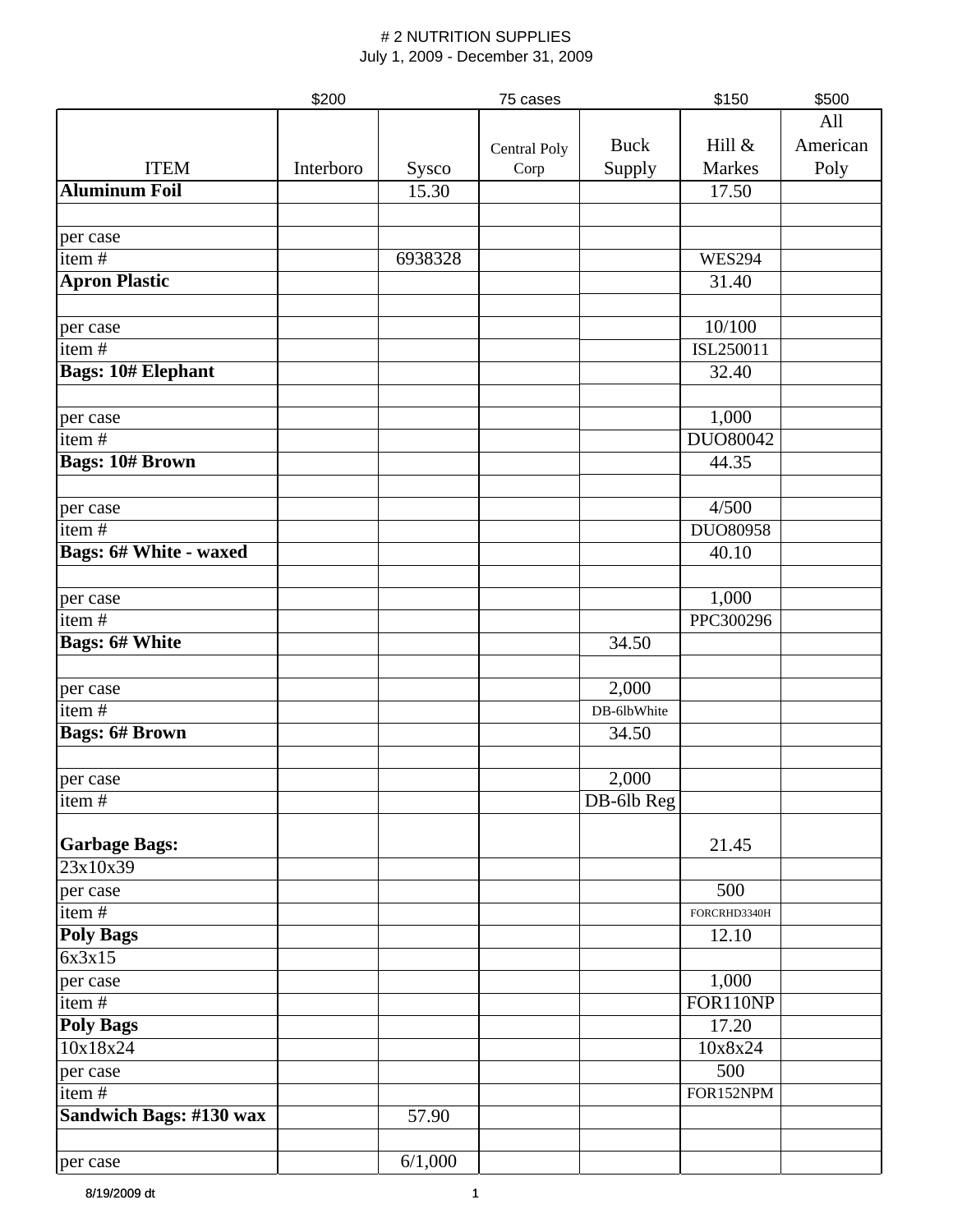| item $#$                      | 4216032    |            |          |  |
|-------------------------------|------------|------------|----------|--|
| <b>Sandwich Bags: plastic</b> |            | 10.75      |          |  |
|                               |            |            |          |  |
| per case                      |            | 1,000      |          |  |
| item#                         |            | EL-H07RC   |          |  |
| <b>Banquet Paper</b>          |            |            | 21.35    |  |
|                               |            |            |          |  |
| per case                      |            |            | 40x300   |  |
| item $\frac{1}{t}$            |            |            | GPF81000 |  |
| <b>5 oz Bowls</b>             | 14.09      |            |          |  |
|                               |            |            |          |  |
| per case                      | 8/125      |            |          |  |
| item#                         | 4422572    |            |          |  |
| 12 oz Bowls                   | 14.03      |            |          |  |
|                               |            |            |          |  |
| per case                      | 8/125      |            |          |  |
| item#                         | 4394045    |            |          |  |
| Cup - Foam - squat - 4 oz     | 15.03      |            |          |  |
|                               |            |            |          |  |
| per case                      | 1,000      |            |          |  |
| item#                         | 4088761    |            |          |  |
| Lid for above                 |            | 8.34       |          |  |
|                               |            |            |          |  |
| per case                      |            | 1,000      |          |  |
| item#                         |            | $DC-6JL$   |          |  |
| Cup - Foam - squat - 8 oz     | 20.22      |            |          |  |
|                               | spec order |            |          |  |
| per case                      | 20/50      |            |          |  |
| item#                         | 4088472    |            |          |  |
| Lid for above                 | 8.27       |            |          |  |
|                               |            |            |          |  |
| per case                      | 10/100     |            |          |  |
| item $\frac{1}{t}$            | 4001178    |            |          |  |
| Cup: Hot/Cold, 8 oz           |            | 15.26      |          |  |
| DC8J                          |            |            |          |  |
| per case                      |            | 1,000      |          |  |
| item#                         |            | $DC-8J8$   |          |  |
| Lid for above: Hot/Cold, 8    |            |            | 9.30     |  |
|                               |            |            |          |  |
| per case                      |            |            | 1,000    |  |
| item#                         |            |            | DRT8JL   |  |
| <b>Deli Container - clear</b> |            |            |          |  |
| w/lid - 12 oz - rectangular   |            | 33.15      |          |  |
|                               |            |            |          |  |
| per case                      |            | 250        |          |  |
| item#                         |            | DC-C12DCPR |          |  |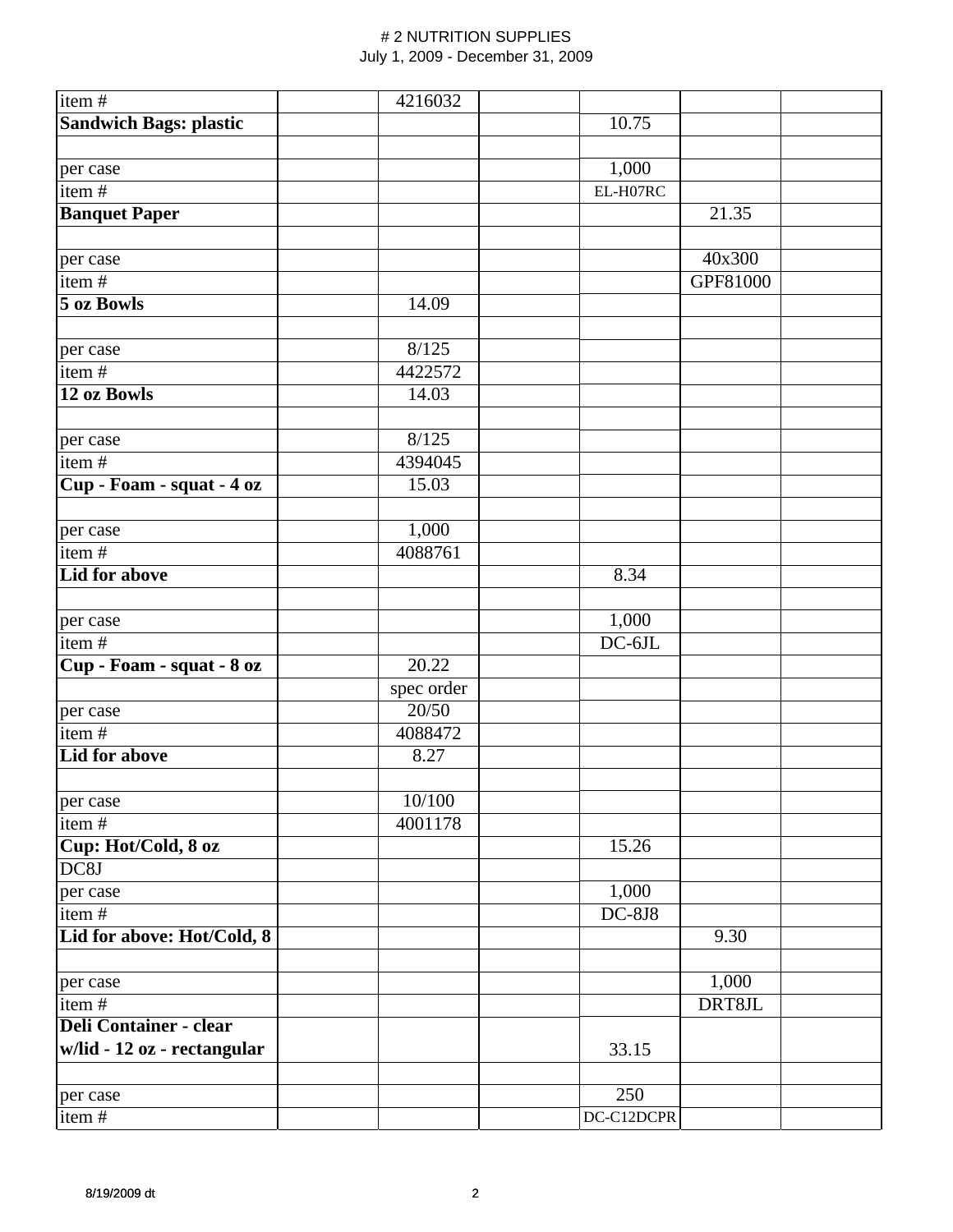| Dinex 8 oz disposible lids   | 37.29/     |                |                  |  |
|------------------------------|------------|----------------|------------------|--|
| for 8 oz Turnbury mugs       | 34.10      |                |                  |  |
|                              | spec order |                |                  |  |
| per case                     | 1,500/     |                |                  |  |
|                              | 7179377 /  |                |                  |  |
| item#                        | 7179534    |                |                  |  |
| Film - 18" x 500'            |            | 12.90          |                  |  |
|                              |            | 2,000'         |                  |  |
| per case                     |            |                |                  |  |
| item#                        |            | AC-CW182       |                  |  |
| Gloves - latex - medium -    |            | 2.98           |                  |  |
| for food handling            |            |                |                  |  |
| per case                     |            | 100            |                  |  |
| item $\frac{1}{4}$           |            | SA-GRDP-MD-1   |                  |  |
| Gloves - latex - large - for |            |                |                  |  |
| food handling                |            | 2.98           |                  |  |
| for food handling            |            |                |                  |  |
| per case                     |            | 100            |                  |  |
| item#                        |            | SA-GRDP-LG-1   |                  |  |
| Gloves - plastic - for food  |            |                |                  |  |
| handling                     |            | 1.90           |                  |  |
| for food handling            |            |                |                  |  |
| per case                     |            | 500            |                  |  |
| item#                        |            | SA-GDPE-SIZE-1 |                  |  |
| Gloves - plastic - for food  |            |                |                  |  |
| handling                     | 51.12      |                |                  |  |
| for food handling            | <b>LRG</b> |                |                  |  |
| per case                     | 10/10/100  |                |                  |  |
| item#                        | 5040613    |                |                  |  |
| <b>Hair Nets</b>             |            | 9.55           |                  |  |
|                              |            |                |                  |  |
| per case                     |            | 144            |                  |  |
| item#                        |            | SA-DRW-22      |                  |  |
| Napkins - 1 ply              |            |                | 24.45            |  |
|                              |            |                |                  |  |
| per case                     |            |                | 6,000            |  |
| item#                        |            |                | <b>MOR1250MS</b> |  |
| Plates - paper - 6"          |            |                | 8.50             |  |
|                              |            |                |                  |  |
| per case                     |            |                | 1,000            |  |
| item $\frac{1}{t}$           |            |                | WIN6100          |  |
| Plates - styrofoam - 9"      | 12.18      |                |                  |  |
| per case                     | 4/125      |                |                  |  |
| item#                        | 4208286    |                |                  |  |
|                              |            |                |                  |  |
| Plates - styrofoam - 10.25"  |            |                | 23.45            |  |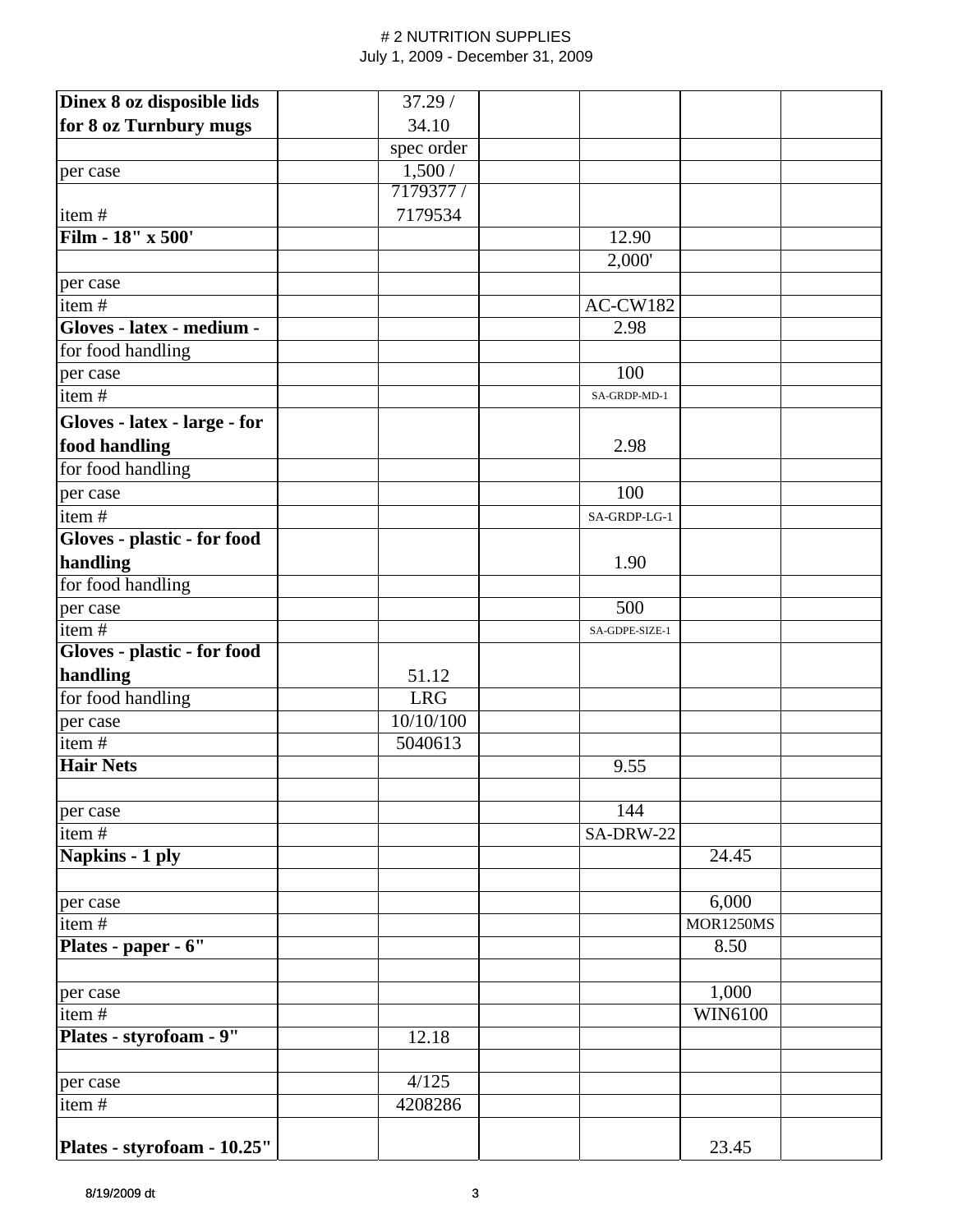| per case                    |         |                 | 500              |  |
|-----------------------------|---------|-----------------|------------------|--|
| item $\frac{1}{4}$          |         |                 | <b>GEN81000</b>  |  |
| Sacks 1/6                   |         | 13.40           |                  |  |
|                             |         |                 |                  |  |
| per case                    |         | 1,000           |                  |  |
| item#                       |         | DB-1/6 T SAC    |                  |  |
| Tray - aluminum - 3         |         |                 |                  |  |
| compartment HDM             |         |                 | 36.10            |  |
|                             |         |                 |                  |  |
| per case                    |         |                 | 250              |  |
| item $\frac{1}{4}$          |         |                 | <b>PEN73930C</b> |  |
| <b>Powder Cleanser - qt</b> |         |                 | 18.60            |  |
|                             |         |                 | 21 OZ            |  |
| per case                    |         |                 | 24               |  |
| item#                       |         |                 | <b>CAL752088</b> |  |
| <b>All-Purpose Liquid</b>   |         |                 | 16.25            |  |
|                             |         |                 |                  |  |
| per case                    |         |                 | 4 gal            |  |
| item#                       |         |                 | SMZC060004       |  |
| Bleach - gal                | 8.00    |                 |                  |  |
|                             |         |                 |                  |  |
| per case                    | 6       |                 |                  |  |
| item $\frac{1}{4}$          | 5947767 |                 |                  |  |
| Cream Cleanser - qt         |         |                 | 22.50            |  |
|                             |         |                 |                  |  |
| per case                    |         |                 | 12               |  |
| item#                       |         |                 | SMZG1325012      |  |
| <b>Excaliber Sanitizer</b>  |         |                 |                  |  |
|                             |         |                 |                  |  |
| per case                    |         |                 |                  |  |
| item#                       |         |                 |                  |  |
| Flash Dri (5 gal pail)      |         |                 | 37.50            |  |
| per case                    |         |                 | 5 gal            |  |
| item#                       |         |                 | $\overline{5}$   |  |
| <b>Liquid Laundry Soap</b>  |         |                 | 21.25            |  |
|                             |         |                 |                  |  |
| per case                    |         |                 | 4gal             |  |
| item $\frac{1}{t}$          |         |                 | $\overline{4}$   |  |
| <b>White Paper Towel</b>    |         | 18.78           |                  |  |
| $2$ ply $\sqrt{85}$ sht     |         | 85              |                  |  |
| per case                    |         | $\overline{30}$ |                  |  |
| item#                       |         | 74073           |                  |  |
| Reusable 3 comp tray        |         |                 | 99.25            |  |
|                             |         |                 |                  |  |
| per case                    |         |                 | 600              |  |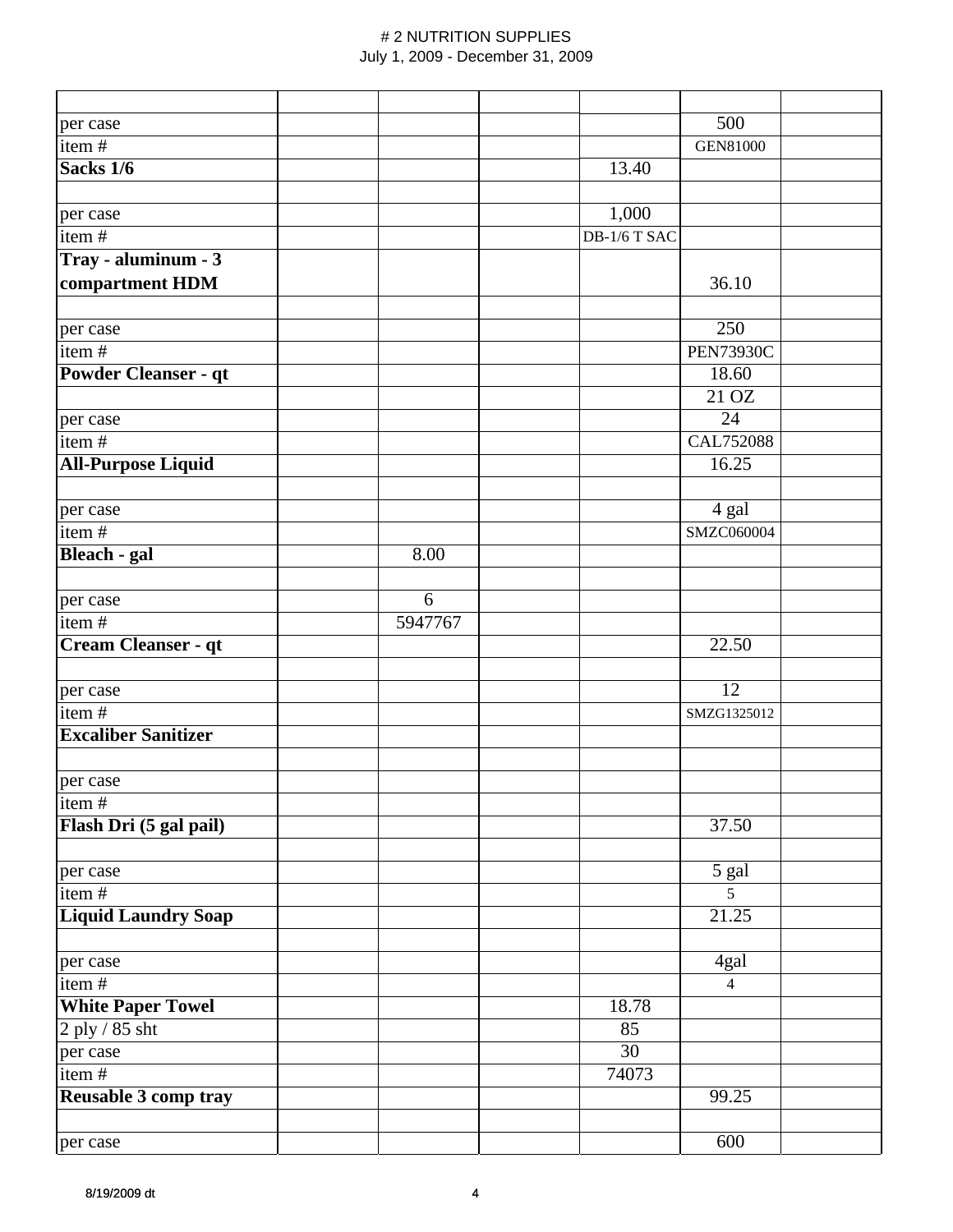| item#                           |       |          | <b>OLV2101</b> |
|---------------------------------|-------|----------|----------------|
| <b>Scotch Brite Pads</b>        |       |          | 19.85          |
|                                 |       |          |                |
| per case                        |       |          | 80             |
| item#                           |       |          | MMM59166       |
| Wypalls x 60                    |       |          | 11.75          |
| 2 ply / 85 sht                  |       |          |                |
| per case                        |       |          | 180            |
| item $\frac{1}{t}$              |       |          | KIM34015       |
|                                 |       |          | 54.05          |
| <b>Blue Tough Towel</b>         |       |          |                |
| 13 x 24                         |       |          |                |
| per case                        |       |          | 150            |
| item#                           |       |          | CHX0312001     |
| <b>Brown Paper Towels</b>       |       | 47.50    |                |
| per case                        |       | 12       |                |
| item#                           |       | GP-92001 |                |
| <b>Paper Place Mats (white)</b> |       |          | 9.35           |
|                                 |       |          |                |
| per case                        |       |          | 1,000          |
| item $\frac{1}{t}$              |       |          | <b>SNF150</b>  |
| <b>Paper Place Mats (green)</b> |       |          | 12.85          |
|                                 |       |          |                |
| per case                        |       |          | 1,000          |
| item $\frac{1}{4}$              |       |          | SNF6025        |
| <b>Paper Place Mats (red)</b>   |       |          | 13.70          |
|                                 |       |          |                |
| per case                        |       |          | 1,000          |
| item#                           |       |          | SNF6005        |
| <b>Heavy Duty Floor Cleaner</b> |       |          |                |
| (liquid)                        |       |          | 15.75          |
|                                 |       |          | $AP-7$         |
| per case                        |       |          | $\overline{4}$ |
| item#                           |       |          | SMZP2666004    |
| <b>Speedball Cleaner</b>        |       |          | 17.50          |
|                                 |       |          | qt             |
| per case                        |       |          | 12             |
| item#                           |       |          | SMZC0595012    |
| <b>Dishwasher Detergent</b>     |       |          | 43.20          |
| Cascade or Equivalent           |       |          | 85 oz          |
| per case                        |       |          | 6              |
| item#                           |       |          | PNG84959168    |
| Oasis 115 xp                    |       |          | 59.90          |
|                                 |       |          |                |
| per case                        |       |          | $2.5$ gal      |
| item#                           |       |          | ECO10625       |
| <b>Oasis 100</b>                | 69.90 |          |                |
|                                 |       |          |                |